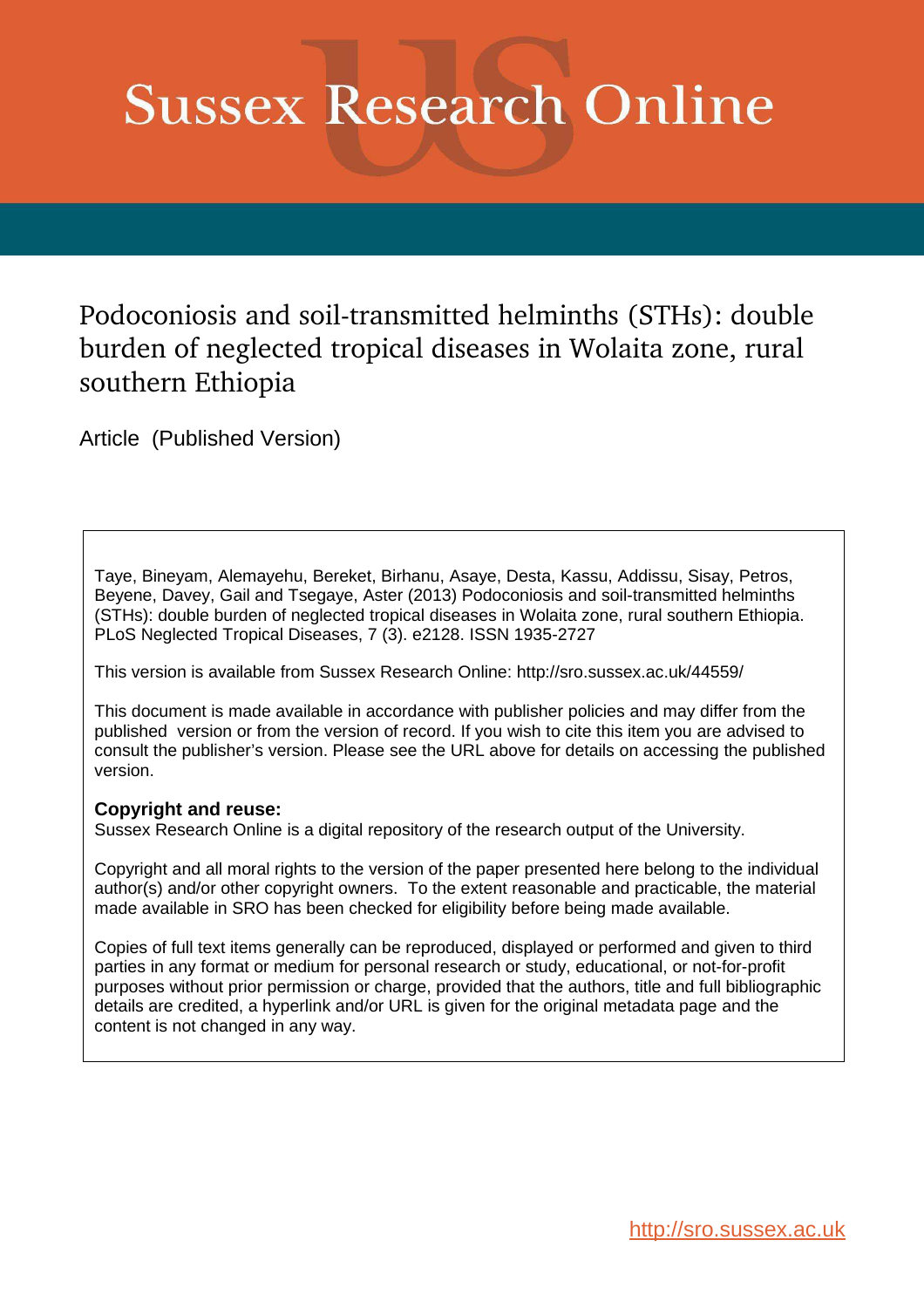# Podoconiosis and Soil-Transmitted Helminths (STHs): Double Burden of Neglected Tropical Diseases in Wolaita Zone, Rural Southern Ethiopia

## Bineyam Taye<sup>1,29</sup>\*, Bereket Alemayehu<sup>39</sup>, Asaye Birhanu<sup>1</sup>, Kassu Desta<sup>1</sup>, Sisay Addisu<sup>4</sup>, Beyene Petros<sup>5</sup>, Gail Davey<sup>6</sup>, Aster Tsegaye<sup>1</sup>

1 School of Medical Laboratory Sciences, Faculty of Medicine, Addis Ababa University, Addis Ababa, Ethiopia, 2 School of Public Health, Faculty of Medicine, Addis Ababa University, Addis Ababa, Ethiopia, 3 Wolaita Sodo University, Wolaita Sodo, Ethiopia, 4Department of Biochemistry, Faculty of Medicine, Addis Ababa University, Addis Ababa, Ethiopia, 5 Faculty of Biological Sciences, Addis Ababa University, Addis Ababa, Ethiopia, 6 Brighton & Sussex Medical School, Brighton, Sussex, United Kingdom

#### Abstract

Background: Both podoconiosis and soil-transmitted helminth (STH) infections occur among barefoot people in areas of extreme poverty; however, their co-morbidity has not previously been investigated. We explored the overlap of STH infection and podoconiosis in Southern Ethiopia and quantified their separate and combined effects on prevalent anemia and hemoglobin levels in podoconiosis patients and health controls from the same area.

Methods and Principal Findings: A two-part comparative cross-sectional study was conducted in Wolaita zone, southern Ethiopia. Data were collected from adult patients presenting with clinically confirmed podoconiosis, and unmatched adult neighborhood controls living in the same administrative area. Information on demographic and selected lifestyle factors was collected using interviewer-administered questionnaires. Stool samples were collected and examined qualitatively using the modified formalin-ether sedimentation method. Hemoglobin level was determined using two different methods: hemoglobinometer and automated hematology analyzer. A total of 913 study subjects (677 podoconiosis patients and 236 controls) participated. The prevalence of any STH infection was 47.6% among patients and 33.1% among controls (p<0.001). The prevalence of both hookworm and Trichuris trichiura infections was significantly higher in podoconiosis patients than in controls (AOR 1.74, 95% CI 1.25 to2.42, AOR 6.53, 95% CI 2.34 to 18.22, respectively). Not wearing shoes and being a farmer remained significant independent predictors of infection with any STH. There was a significant interaction between STH infection and podoconiosis on reduction of hemoglobin level (interaction p value = 0.002).

Conclusions: Prevalence of any STH and hookworm infection was higher among podoconiosis patients than among controls. A significant reduction in hemoglobin level was observed among podoconiosis patients co-infected with hookworm and 'non-hookworm STH'. Promotion of consistent shoe-wearing practices may have double advantages in controlling both podoconiosis and hookworm infection in the study area.

Citation: Taye B, Alemayehu B, Birhanu A, Desta K, Addisu S, et al. (2013) Podoconiosis and Soil-Transmitted Helminths (STHs): Double Burden of Neglected Tropical Diseases in Wolaita Zone, Rural Southern Ethiopia. PLoS Negl Trop Dis 7(3): e2128. doi:10.1371/journal.pntd.0002128

Editor: Rachel L. Pullan, London School of Hygiene and Tropical Medicine, United Kingdom

Received April 11, 2012; Accepted February 8, 2013; Published March 14, 2013

Copyright: © 2013 Taye et al. This is an open-access article distributed under the terms of the Creative Commons Attribution License, which permits unrestricted use, distribution, and reproduction in any medium, provided the original author and source are credited.

Funding: This study was funded by IOCC Podoconiosis Research, Ethiopia. The funders had no role in study design, data collection and analysis, decision to publish, or preparation of the manuscript.

Competing Interests: All authors declare that they have no conflict of interest associated with the publication of this manuscript.

\* E-mail: bineymt@gmail.com

. These authors contributed equally to the research.

#### Introduction

People living in rural areas of low-income countries are commonly affected by more than one of the neglected tropical diseases (NTDs). These conditions share common risk factors including lack of clean water or poor sanitation, and commonly promote poverty through their impact on child health and development and economic productivity [1,2]. There is increasing global interest in geographical overlap in distribution of NTDs and in interactions in their effects on human health [3]. We describe a study aimed to explore the overlaps and interactions between two NTDs common in highland Ethiopia: podoconiosis and soil transmitted helminth (STH) infection.

Podoconiosis is a geochemical (non-filarial) elephantiasis thought to be caused by the absorption of ultrafine mineral particles from the soil through the skin of the feet [4,5]. In Ethiopia, 11 million people are at risk through exposure to irritant soil, and an estimated 500,000 to 1 million people are affected nationwide [6]. Despite its public health significance in Ethiopia, there is little current information on podoconiosis distribution, though maps from the 1970s [Price, 1976] suggest that areas in which podoconiosis has been documented may overlap with areas of high STH prevalence [7]. Like STH infection, podoconiosis occurs in barefoot populations in areas of great poverty where subsistence farming is the main occupation [8,9].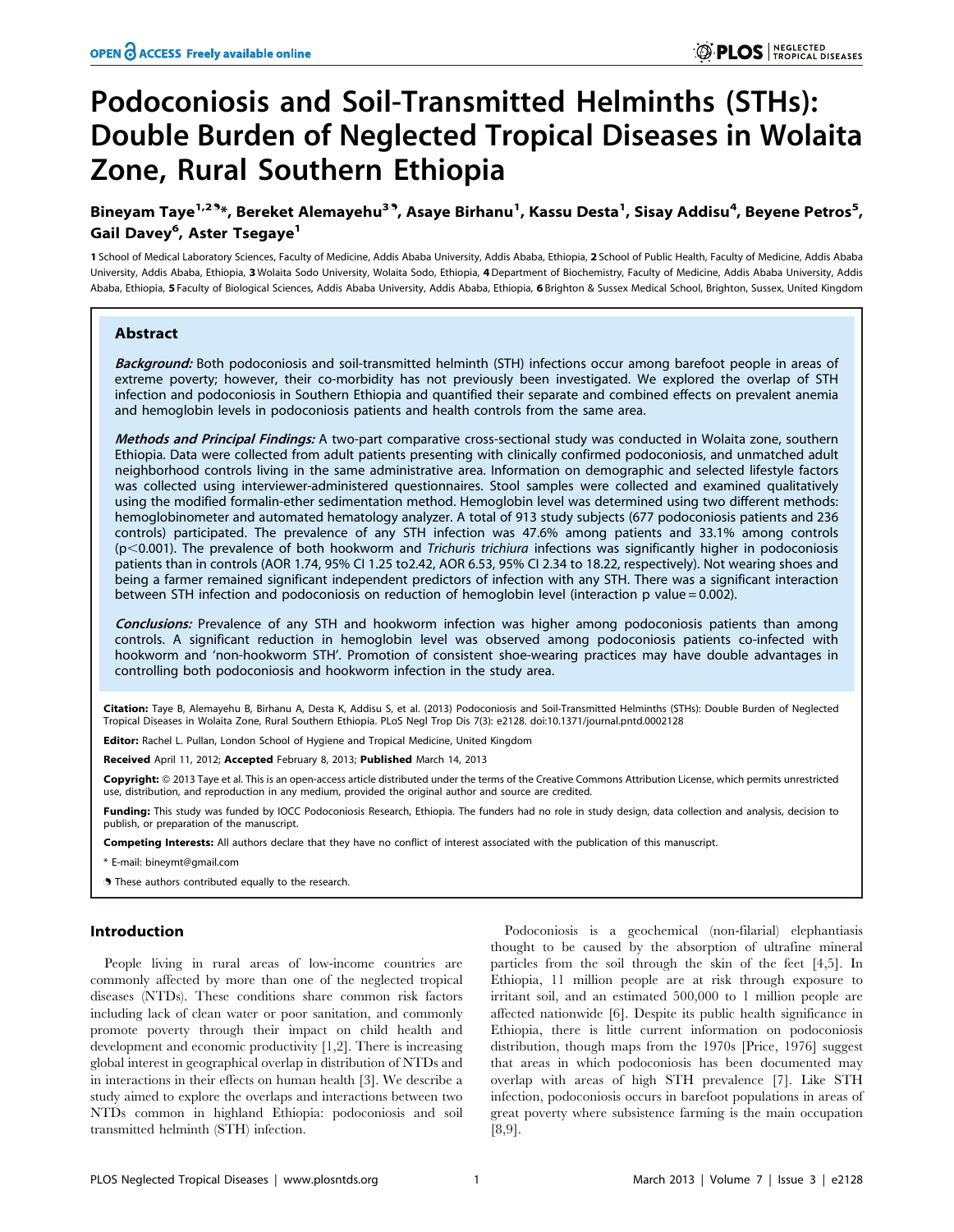#### Author Summary

Podoconiosis and soil-transmitted helminth infections are neglected tropical diseases occurring among barefoot people in areas of extreme poverty, and both promote poverty through effects on education, economic productivity and disability. In Ethiopia, little research on podoconiosis has been conducted and though social, economic and psychological burdens have been described, no previous study has investigated co-morbidity with other neglected tropical diseases. We therefore aimed to explore the overlap of soil-transmitted helminth infection and podoconiosis in southern Ethiopia by comparing the prevalence of STH infections among podoconiosis patients and healthy controls. We also demonstrate the separate and combined impact of STH infection and podoconiosis on hemoglobin level. We found that the prevalence of any STH and hookworm infection was higher among podoconiosis patients than among controls. A significant reduction in hemoglobin level was observed among podoconiosis patients co-infected with hookworm and 'non-hookworm STH'. Based on the current findings, integrated control programs that include targeted anthelminthic distribution to control STH among podoconiosis patients, and promotion of consistent shoe-wearing practices are recommended in the study area.

In Ethiopia, the distribution and prevalence of STHs vary from region to region because of variations in environmental, social and geographic factors [10,11,12]. 'This Wormy World' (http://www. thiswormyworld.org/maps/ethiopia) used data from 269 surveys of STHs in Ethiopia from 1981–2009 to predict countrywide distribution [13]. These predictions indicate that most of highland Ethiopia is 'likely' or 'very likely' to have STH prevalence exceeding 20%.

Intestinal helminths may cause anemia through reduced food intake, malabsorption and endogenous nutrient loss. The main anemia-causing intestinal helminths are hookworms (Ancylostoma duodenale, Necator americanus), Trichuris trichiura and Schistosoma, with hookworms being most common. Hookworms cause chronic intestinal blood loss by attaching to the mucosa of the upper small intestine and ingesting tissue and blood [14,15]. Podoconiosis is thought to be the result of abnormal inflammatory responses to one or more mineral triggers. Little is known of the mediators involved in this inflammatory process, though transforming growth factor  $\beta$  may play a role [16]. We hypothesized that patients with podoconiosis might manifest an anemia of chronic disease, and that anemia might be more pronounced in the presence of anemia-causing intestinal helminths.

In this study, we aimed to explore the overlap of STH infection and podoconiosis in southern Ethiopia by comparing the prevalence of STH infections in podoconiosis patients and healthy neighborhood controls. We also quantified the separate impact of respective infections on hemoglobin levels, and determined the combined impact of podoconiosis and STH on hemoglobin levels.

#### Methods

#### Study Setting and Context

A two-part comparative cross-sectional study was conducted in Wolaita zone, southern Ethiopia in January/February 2010 and June 2010 representing dry season and rainy season, respectively, in this part of Ethiopia. These two seasons were chosen to minimize any seasonal effect of malaria on the hematological outcomes measured. Wolaita zone was selected because it is known to be highly endemic for podoconiosis [6], and because a local NGO, the Mossy Foot Treatment and Prevention Association (MFTPA) has its base there. The MFTPA provides treatment to approximately 30,000 podoconiosis patients per year, through a carefully structured system of 15 'outreach clinics'. This infrastructure has been utilized successfully for previous research studies, and the investigators have a long history of research collaboration with the MFTPA [4,6,8,9]. The 'outreach clinics' at which cases were identified are situated between 1300 and 2050 meters above sea level, altitudes at which lymphatic filariasis would be uncommon. The MFTPA has excellent links with the communities in which the outreach clinics are situated, through 'Network Groups' that advocate for and support people with podoconiosis.

#### Ethical Approval

Approval for the study was given by the Institutional Review Board (IRB) of Addis Ababa University Medical Faculty. The IRB approved use of oral informed consent documented by a witness after the objectives of the study had been explained. All subjects provided informed consent.

#### Study Population and Sampling Procedure

Patients 18 years of age and older, presenting with clinically confirmed podoconiosis, and unmatched adult neighborhood controls living in the same administrative area were included. No children were included in the study, because onset of podoconiosis is uncommon under the age of 10. The sample size was originally calculated to investigate differences in T-cell subsets, and was based on the projected standard deviation, which was expected to be considerably larger in cases than controls, based on national reference standards. New adult podoconiosis patients were selected from those attending outreach clinics for the first time, using outreach clinic registration books as the sampling frame for selection of patients. Neighborhoods controls were identified through the MFTPA Network Groups and outreach clinic staff. They were examined carefully to exclude sub-clinical disease before being recruited. Our group has documented that clinical diagnosis of podoconiosis in this endemic area has high validity [17].

#### Measurement and Data Collection

After informed consent was obtained from study participants, information on demographic and selected lifestyle factors was collected by interviewer-administered questionnaires. The questionnaires addressed socio-demographic information such as age, sex, educational status, occupational status, disease stage and shoe wearing habits. Each participant was given a leak-proof plastic container with clear instructions on how to provide a faecal sample. The faecal samples were placed in a plastic container containing 10% formalin and transported for analysis to the School of Clinical Laboratory Sciences, Addis Ababa University. Hemoglobin level was determined using two different methods; hemoglobinometer (HemoCue TM, Angelholm, Sweden) and automated hematology analyzer (Abbott Diagnostics, Abbott Park, IL, USA). Hemoglobinometer measurements were made using a fingerprick sample, whereas automated hematology analysis was performed on 5 ml samples, as described below. The 5 ml sample was taken for more detailed hematology and immunology measurements, which will be reported separately. Both HemoCue and automated hematology analyzer are acceptable methods for measuring hemoglobin level and produce comparable results [18,19].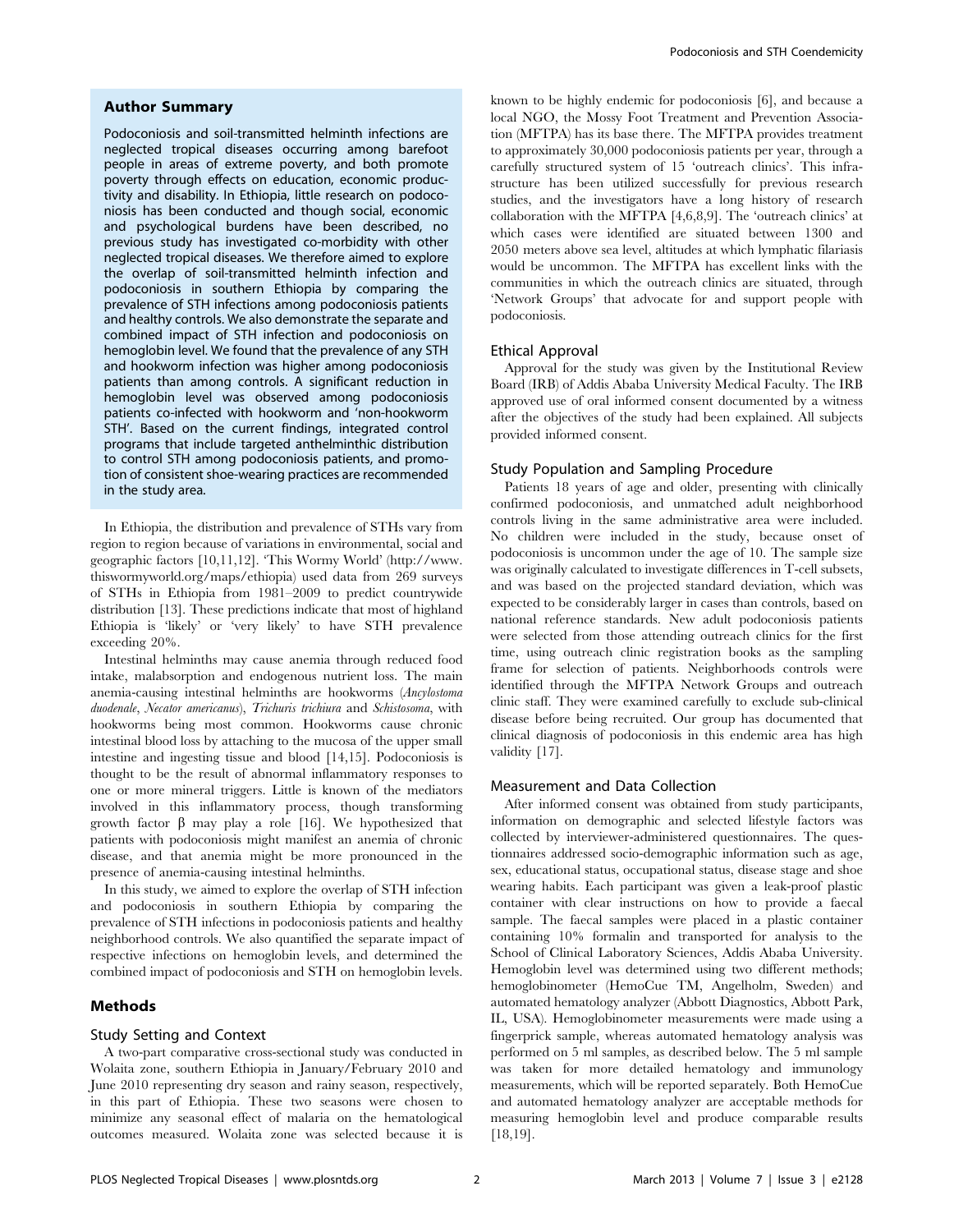Formol ether concentration technique. After direct examination of stool for protozoa, formol ether concentration was performed. With an applicator stick, approximately 1 g of the stool sample was emulsified in 4 ml of 10% formol ether contained in a tube. An additional 4 ml of 10% formol ether was added to the tube and homogenized. The emulsified faeces was sieved and collected in a tube. The suspension was transferred to a centrifuge tube into which 4 ml of diethyl ether was added. The tube was stoppered and mixed for 1 minute. The stopper was loosened and the tube centrifuged at 1000 g for 1 minute. After centrifuging, the faecal debris was loosened and decanted along with the ether and formol water leaving the sediment at the bottom of the tube. The bottom of the tube was then tapped to re-suspend and mix the sediment. The sediment was placed on the slide, covered with a cover slip and examined with a microscope. The ova/larvae were identified using Cheesbrough's 'District Laboratory Practice in Tropical Countries' [20].

#### Hemoglobin Measurement

Technique 1: Automated hematology analyzer (Cell Dyn 800). A five ml whole blood sample was collected into Ethylene diaminetetraacetic acid (EDTA) tubes between 9:00 and 11:00am and analysed on the same day using an automated hematological analyzer (Cell Dyn 800). The analyzer aspirates the blood sample,

dilutes and counts leukocytes, erythrocytes and thrombocytes, measures Mean Cell Volume and hemoglobin, and calculates Hematocrit, Mean Cell Hemoglobin and Mean Cell Hemoglobin Concentration and RDW.

Technique 2: HemoCue method. Capillary blood samples were collected by fingerprick from the left middle finger, using two of the HemoCue specific cuvettes, after cleaning and massaging the finger to stimulate blood flow. The first and second blood drops were collected and approximately 10 microlitres of blood collected into HemoCue cuvettes, which were then inserted into the meter, where the hemoglobin concentration was displayed in grams per deciliter.

#### Quality Assurance

The function of the HemoCue photometer was checked on a daily basis by measuring the control cuvette and a standard of known concentration. Three set controls (Low, Normal and High) were run daily to ensure the function of the Cell Dyn 1800.

#### Anaemia Determination

Hemoglobin values were used to assess the status of anemia based on the following WHO cut-off levels: below 11 g/dL for pregnant women; below 12 g/dL for non-pregnant women; and

Table 1. Socio-demographic characteristics of podoconiosis patients and neighborhood controls enrolled between January and June 2010 in Wolaita zone, rural Southern Ethiopia.

| Variable                       | Patients $(N = 677)$ | $\%$ | Controls $(N = 236)$ | $\%$ | P value <sup>1</sup> |  |
|--------------------------------|----------------------|------|----------------------|------|----------------------|--|
| Sex                            |                      |      |                      |      |                      |  |
| Male                           | 315                  | 46.5 | 116                  | 49.2 | 0.487                |  |
| Female                         | 362                  | 53.5 | 120                  | 50.8 |                      |  |
| Age                            |                      |      |                      |      |                      |  |
| Mean (SD)                      | 39.9 (13.0)          |      | 35.3 (11.7)          |      | < 0.001 <sup>2</sup> |  |
| $15 - 24$                      | 69                   | 10.2 | 39                   | 16.5 |                      |  |
| $25 - 34$                      | 142                  | 21.0 | 66                   | 28.0 | < 0.001              |  |
| $35 - 44$                      | 224                  | 33.1 | 87                   | 36.9 |                      |  |
| $45 - 54$                      | 134                  | 19.8 | 20                   | 8.5  |                      |  |
| 55 and above                   | 108                  | 16.0 | 24                   | 10.2 |                      |  |
| Educational status $(n = 443)$ |                      |      |                      |      |                      |  |
| Illiterate                     | 173                  | 58.1 | 51                   | 35.2 |                      |  |
| Primary school (1-8)           | 108                  | 36.2 | 67                   | 46.2 | < 0.001              |  |
| Secondary school completed     | 17                   | 5.7  | 27                   | 18.6 |                      |  |
| <b>Occupation (n = 343)</b>    |                      |      |                      |      |                      |  |
| Farmer                         | 159                  | 53.4 | 55                   | 37.9 |                      |  |
| Housewife                      | 80                   | 26.8 | 44                   | 30.3 |                      |  |
| Merchant                       | 32                   | 10.7 | 28                   | 19.3 | 0.002                |  |
| Civil servant                  | 12                   | 4.0  | $\overline{2}$       | 1.4  |                      |  |
| Student                        | 8                    | 2.7  | 11                   | 7.6  |                      |  |
| Others                         | $\overline{7}$       | 2.3  | 5                    | 3.4  |                      |  |
| Shoe wearing history           |                      |      |                      |      |                      |  |
| Always                         | 169                  | 25.0 | 126                  | 53.4 |                      |  |
| Sometimes                      | 349                  | 51.6 | 59                   | 25.6 | < 0.001              |  |
| Never                          | 159                  | 23.5 | 51                   | 21.0 |                      |  |

<sup>1</sup>P value was calculated using Chi-squared test.

<sup>2</sup>P value was calculated using t test to compare mean difference.

doi:10.1371/journal.pntd.0002128.t001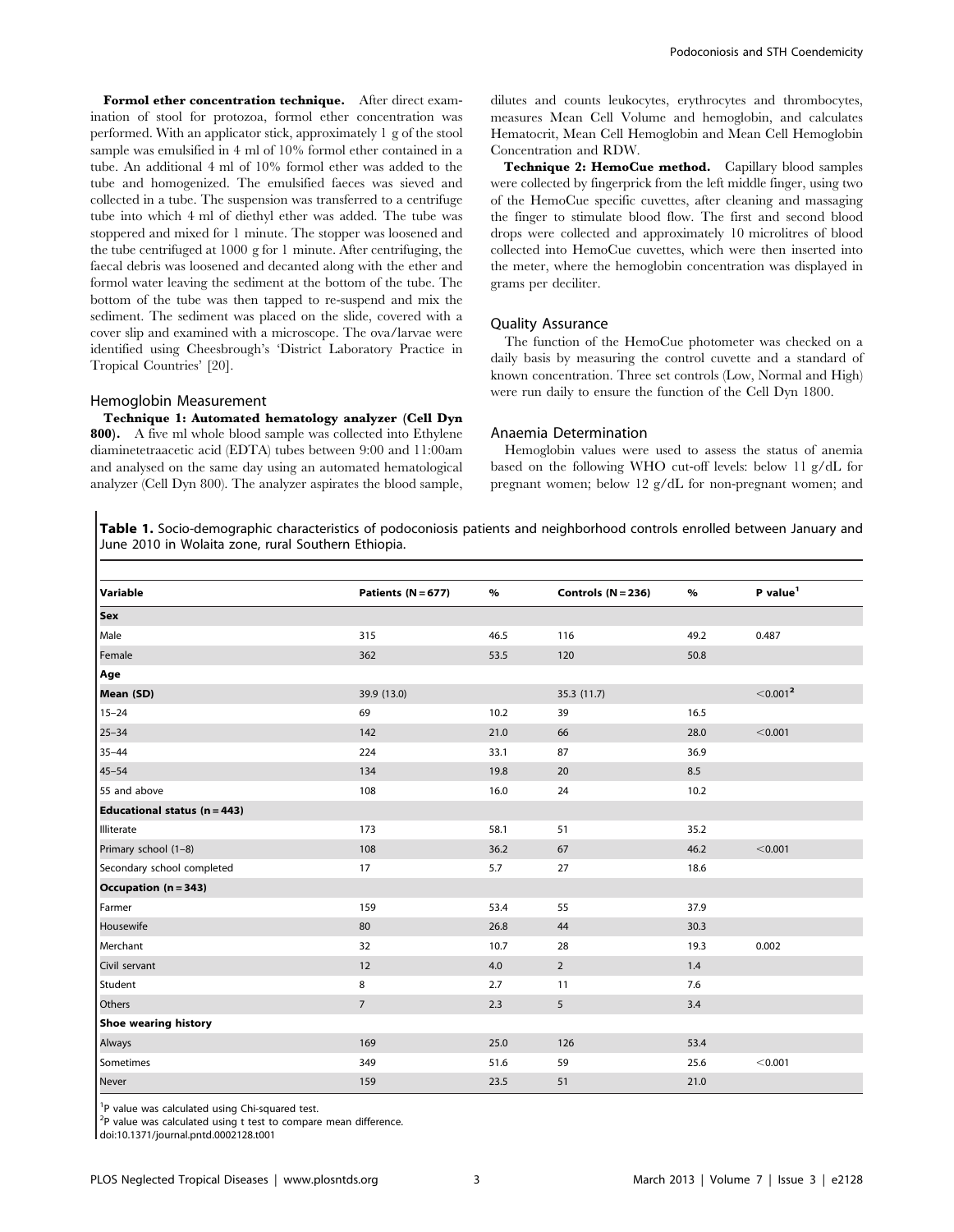Table 2. Prevalent soil transmitted helminth infections in relation to podoconiosis infection versus control status in Wolaita zone, rural Southern Ethiopia.

| Soil-transmitted helminth<br>species   | Groups                 |                      | Crude OR (95%CI)       | Adjusted OR (95%CI)† |
|----------------------------------------|------------------------|----------------------|------------------------|----------------------|
|                                        | Patients ( $N = 677$ ) | Controls $(N = 236)$ |                        |                      |
|                                        | N(% )                  | N(% )                |                        |                      |
| Hookworm <sup>a</sup>                  |                        |                      |                        |                      |
| Yes                                    | 277 (40.9)             | 65 (27.5)            | $1.82(1.31 - 2.51)$    | 1.74 (1.25-2.42)     |
| No                                     | 400 (59.1)             | 171 (62.5)           | $\mathbf{1}$           | $\mathbf{1}$         |
| Ascaris lumbricoides <sup>b</sup>      |                        |                      |                        |                      |
| Yes                                    | 98 (14.5)              | 22(9.3)              | $1.42(0.89 - 2.27)$    | $1.44(0.90 - 2.29)$  |
| No                                     | 579 (85.5)             | 214 (90.7)           |                        | 1                    |
| Trichuris trichiura <sup>c</sup>       |                        |                      |                        |                      |
| Yes                                    | 65 (9.6)               | 4(1.7)               | $6.16(2.21-17.0)$      | 6.53 (2.34-18.22)    |
| No                                     | 612 (90.4)             | 232 (98.3)           | $\mathbf{1}$           | $\mathbf{1}$         |
| Strongyloides stercoralis <sup>d</sup> |                        |                      |                        |                      |
| Yes                                    | 11(1.6)                | 6(2.5)               | $0.63$ $(0.23 - 1.73)$ | $0.70(0.25 - 1.95)$  |
| No                                     | 666 (98.4)             | 230 (97.5)           |                        | 1                    |
| Any (STH) <sup>¥,e</sup>               |                        |                      |                        |                      |
| Yes                                    | 322 (47.6)             | 78 (33.1)            | $1.83(1.35 - 2.50)$    | $1.80(1.31 - 2.47)$  |
| No                                     | 355 (52.4)             | 158 (66.9)           | $\mathbf{1}$           |                      |

 $*$ Multivariate logistic regression adjusting for age, sex, educational status, occupation.

¥Definition of 'Any STH', 'Double infection' and 'Triple infection' are given in the statistical analysis section.

a,b,c,d,e,The reference group for each geohelminth infection included the following:

a,b,c,d. For individual species of geohelminths: individuals uninfected by any species or those infected with geohelminth species excluding that under investigation (eg. for hookworm the reference category includes individuals free of hook worm and those infected with non hookworm geohelminths).

<sup>e</sup> For any STH infections: individuals uninfected by either species of geohelminth.

doi:10.1371/journal.pntd.0002128.t002

below 13 g/dL for men. Severe anaemia is defined as hemoglobin below 7 g/dL [21].

#### Statistical Analysis

Data were coded and entered using EPI Info 2002 (Centre for Disease Control and Prevention Atlanta, GA) and analyzed using SPSS version 15 software (SPSS INC, Chicago, IL, USA). Age was grouped into five categories: 15–24 years, 25–34 years, 35– 44 years, 45–54 years and 55 years and older. Stage of disease (for podoconiosis patients) was defined according to the staging system developed and tested in the same study setting in 2007 [22]. Four categories of parasite infection were defined: 'any STH' if any geohelminth infection was present; 'hookworm' if either A. duodenale, or N. americanus was present; 'non-hookworm STH' if any of A. lumbricoides, T. trichuria or S. stercoralis was identified, but not hookworm; and 'no STH' if no STH infection of any kind was present. Binary and multiple logistic regressions were subsequently conducted to determine the correlates of prevalent soil transmitted helminth infections. The independent t test was used to compare the mean difference in hemoglobin level across groups. Interactions between hemoglobin levels and categories of parasite infection were computed using multiple linear regression. P-values of less than 0.05 were taken to be statistically significant.

#### Results

#### Characteristics of the Study Subjects

A total of 913 study subjects (677 podoconiosis patients and 236 controls) were involved. Just under half were male (46.5% of patients and 49.2% of controls,  $p = 0.49$ ), and patients were older than controls (mean age  $39.9$  years vs  $35.3$  years,  $p<0.001$ ). The great majority of patients and controls (94.3% and 81.4%, respectively) were either illiterate or had not attended school beyond primary level, and most were farmers or housewives. Participants were asked about their shoe wearing history, and 159 (23.5%) podoconiosis patients and 51 (21.0%) controls said they never wore shoes ( $p<0.001$ ), whereas 25% of patients and 53.4% of controls said they always wore shoes (Table 1).

#### Prevalence of STH Infection among Podoconiosis Patients and Controls

The results of the faecal examinations are summarized in Table 2. Infection with any STH was detected in 400 (43.8%) study subjects: 322 (47.6%) of the 677 patients and 78 (33.1%) of the 236 controls. The prevalence of 'any STH' infection was significantly higher among podoconiosis patients than among controls (AOR = 1.80, 95% CI 1.31 to 2.47, p $\leq 0.001$ ). Hookworm was the predominant intestinal helminth infection, detected in 40.9% of patients and in 27.5% of controls, and Ascaris lumbricoides was the second most frequently detected intestinal parasite with prevalence of 14.5% in patients and 9.3% in controls. When considering parasites separately, the prevalences of hookworm and Trichuris trichiura infections were significantly higher in podoconiosis patients than in controls (AOR = 1.74, 95% CI 1.25–2.42, AOR = 6.53, 95% CI 2.34– 18.22, respectively). However there was no significant difference between patients and controls for any other soil-transmitted helminth (Table 2).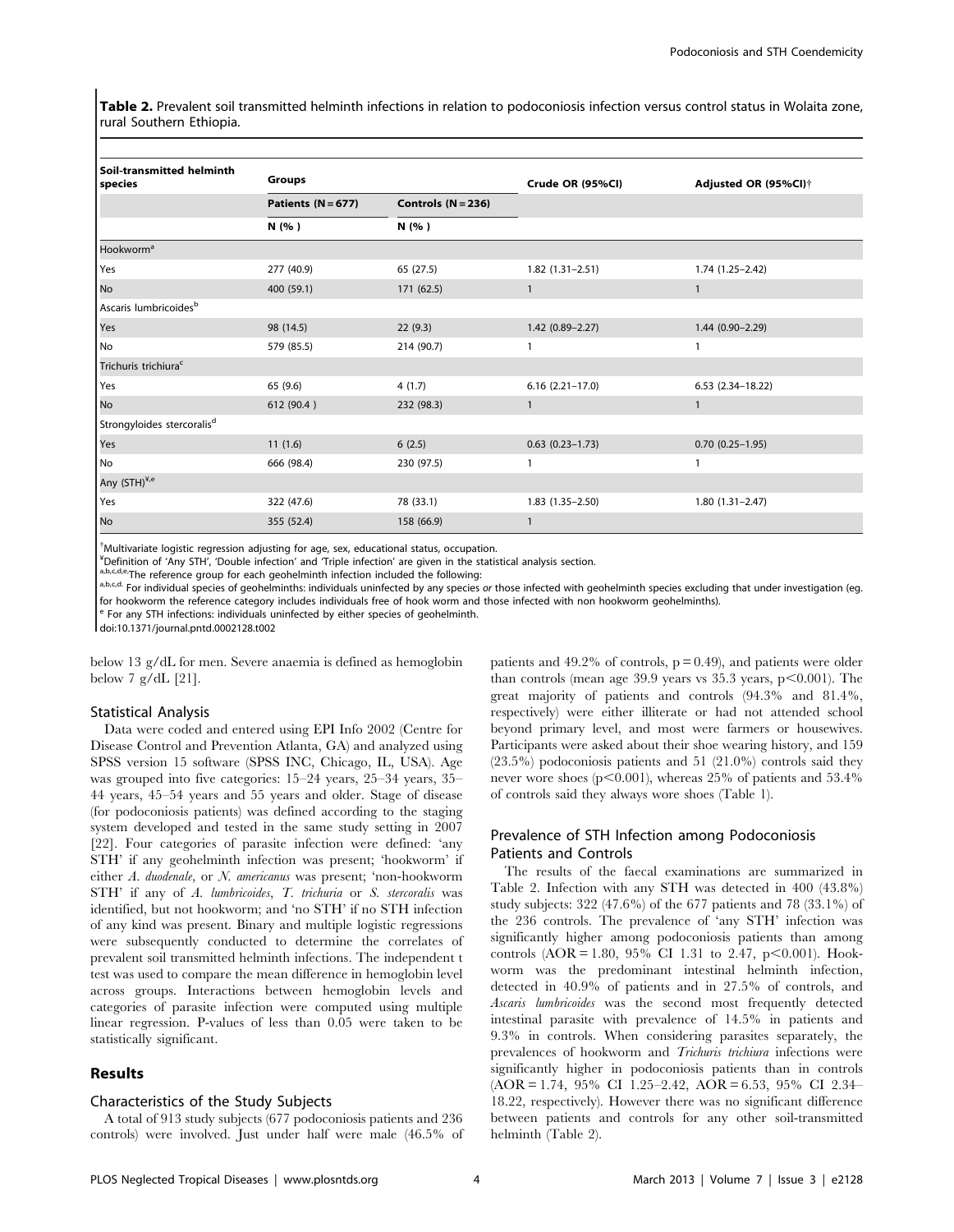Table 3. Clinical and socio-demographic correlates of any soil transmitted helminth infection in Wolaita zone, Southern Ethiopia.

| Variables                    | Any Soil-transmitted helminth infection |     | <b>Univariate Association</b> | <b>Multivariate Association</b> |  |
|------------------------------|-----------------------------------------|-----|-------------------------------|---------------------------------|--|
|                              | Yes                                     | No  | OR (95% CI)                   | <b>OR(95%CI)</b>                |  |
| <b>Podoconiosis Status</b>   |                                         |     |                               |                                 |  |
| Patients                     | 322                                     | 355 | $1.83$ $(1.34 - 2.50)^*$      | $1.81$ (1.29-2.54)*             |  |
| Controls                     | 78                                      | 158 | $\mathbf{1}$                  | $\mathbf{1}$                    |  |
| $\sqrt{\textit{Sex}}$        |                                         |     |                               |                                 |  |
| Male                         | 198                                     | 233 | $1.17(0.90 - 1.53)$           | $0.844(0.53 - 1.33)$            |  |
| Female                       | 202                                     | 280 | $\mathbf{1}$                  | $\mathbf{1}$                    |  |
| Age group                    |                                         |     |                               |                                 |  |
| $15 - 24$                    | 47                                      | 61  | $0.79(0.47 - 1.32)$           | $0.96$ $(0.42 - 2.21)$          |  |
| $25 - 34$                    | 81                                      | 127 | $0.65(0.42 - 1.02)$           | $0.70(0.36 - 1.35)$             |  |
| $35 - 44$                    | 136                                     | 175 | $0.80(0.53 - 1.20)$           | $0.71$ $(0.38-1.34)$            |  |
| 45-54                        | 71                                      | 83  | $0.88(0.55 - 1.40)$           | $0.78$ $(0.39-1.58)$            |  |
| 55 and above                 | 65                                      | 67  | $\mathbf{1}$                  |                                 |  |
| Educational status (n = 434) |                                         |     |                               |                                 |  |
| Illiterate                   | 115                                     | 106 | $1.19(0.61 - 2.31)$           | $1.17(0.54 - 2.55)$             |  |
| Primary school (1-8)         | 79                                      | 92  | $0.94(0.48 - 1.85)$           | $0.89$ $(0.42 - 1.89)$          |  |
| Secondary school completed   | 20                                      | 22  | $\mathbf{1}$                  |                                 |  |
| Occupation (n = 434)         |                                         |     |                               |                                 |  |
| Farmer                       | 133                                     | 76  | 4.03 (1.98-8.20)*             | 3.88 $(1.84 - 8.59)^*$          |  |
| Housewife                    | 45                                      | 74  | $1.40(0.66 - 2.96)$           | $1.20(0.53 - 2.67)$             |  |
| Merchant                     | 23                                      | 40  | $1.32(0.57 - 3.03)$           | $1.43(0.60 - 3.38)$             |  |
| Others                       | 13                                      | 30  | $\mathbf{1}$                  | $\mathbf{1}$                    |  |
| <b>Shoe wearing history</b>  |                                         |     |                               |                                 |  |
| Never                        | 124                                     | 161 | $1.96$ (1.34-2.85)*           | 2.45 (1.37-4.38)*               |  |
| Sometimes                    | 214                                     | 194 | 2.81 (1.97-3.99)*             | 3.40 (1.99-5.80)*               |  |
| Always                       | 62                                      | 158 | $\mathbf{1}$                  | $\mathbf{1}$                    |  |
| Stage of disease** (n = 677) |                                         |     |                               |                                 |  |
| Stage III                    | 30                                      | 40  | $0.71(0.42 - 1.19)$           | $1.05(0.50 - 2.20)$             |  |
| Stage II                     | 100                                     | 132 | $0.72(0.51 - 1.04)$           | $1.26$ (0.65-2.75)              |  |
| Stage I                      | 192                                     | 183 | $\mathbf{1}$                  |                                 |  |

{Multivariate logistic regression adjusting for clinical status, sex, age, education, occupation, shoe wearing habit and stage of disease.

 $*$ Statistically significant (P<0.05).

\*\*Data on stage of disease were available only for podoconiosis patients.

doi:10.1371/journal.pntd.0002128.t003

#### Univariate and Multivariate Risk Factor Analysis for Soiltransmitted Helminth Infection

The relationship between socio-demographic variables and infection with STH was analyzed using univariate and multivariate logistic regression. Being a patient and being a farmer were both significantly positively associated with infection with 'any STH'. Reported shoe-wearing was also associated with STH infection. Comparing with 'always' wearing shoes, the adjusted OR for 'sometimes' wearing shoes was 3.40 (95% CI 1.99–5.80), while that for 'never' using shoes was 2.45 (95% CI 1.37–4.38, Table 3).

#### Anemia among Patients and Controls

Mean (SD) hemoglobin level was 13.7 (2.29) g/dl among patients and 14.7 (2.09) g/dl among controls ( $p<0.001$ ). Hemoglobin level was 13.5 g/dl and 13.9 g/dl  $(p<0.001)$  among patients with and without STH infection, respectively, and 14.6 g/dl and 14.9 g/dl among controls with and without STH infection, respectively. Anemia was present in 123 (39.0%) and



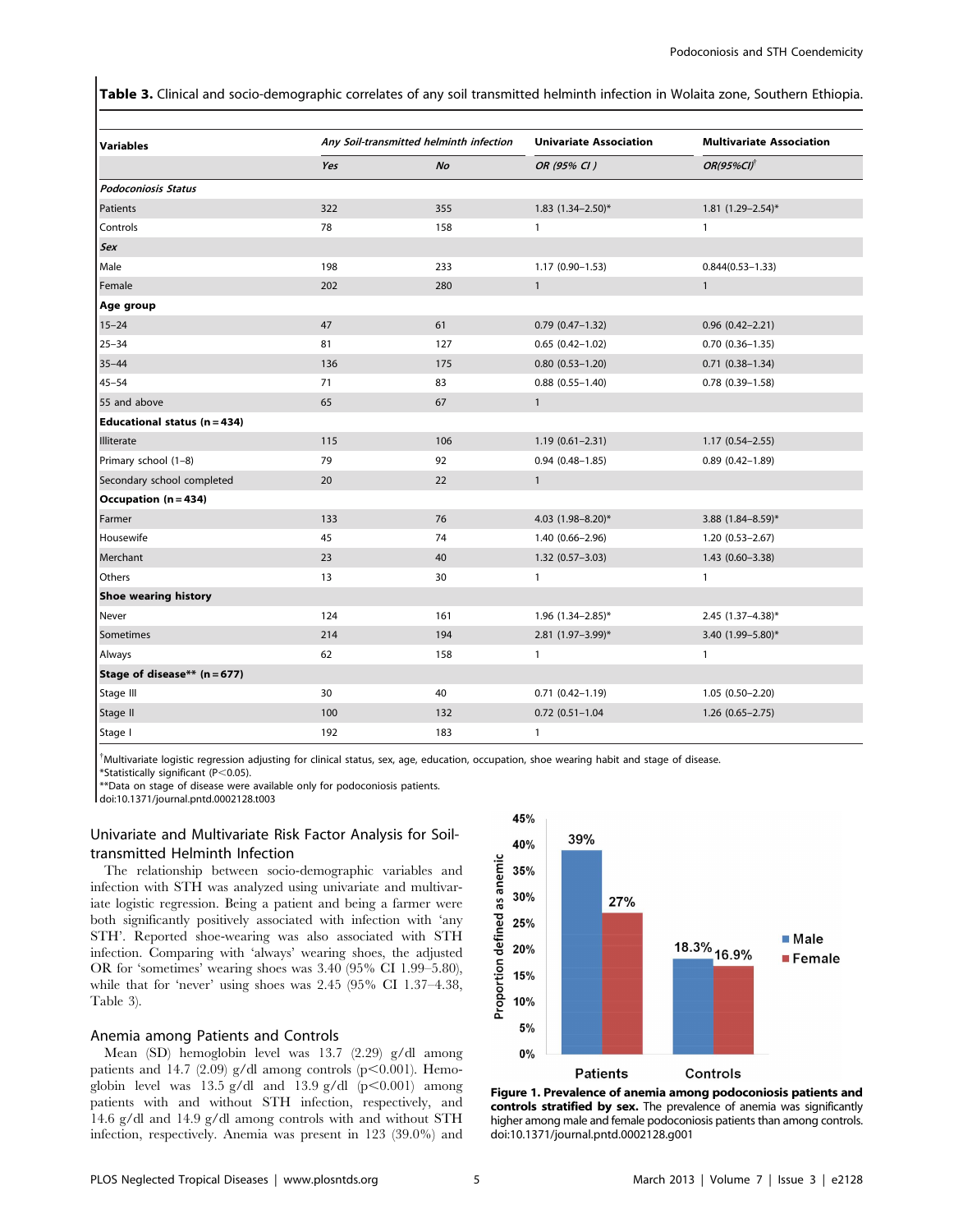Table 4. Hemoglobin level in relation to STH in podoconiosis patients and controls from Wolaita zone, Southern Ethiopia.

| <b>STH</b> infection status | <b>Patients</b>         | Controls         | <b>Crude Association*</b> | <b>Adjusted Association</b> |  |
|-----------------------------|-------------------------|------------------|---------------------------|-----------------------------|--|
|                             | <b>Hemoglobin level</b> | Hemoglobin level | <b>Mean Difference</b>    | <b>Mean Difference</b>      |  |
|                             | Mean (SD)               | Mean (SD)        | 95%Cl                     | 95%CI                       |  |
| All participants            | 13.7 (2.29)             | 14.7 (2.04)      | $0.58 - 1.24$             | $-1.60$ to $-0.89$          |  |
| No STH                      | 13.9 (2.15)             | 14.9 (2.08)      | $0.36 - 1.14$             | $-1.39$ to $-0.54$          |  |
| Any STH                     | 13.5(2.42)              | 14.6 (2.09)      | $0.48 - 1.66$             | $-2.28$ to $-1.03$          |  |
| Hookworm                    | 13.5 (2.53)             | 14.5 (1.77)      | $0.36 - 1.67$             | $-2.41$ to $-1.01$          |  |

\*95%CI calculated using a two-sample t-test showing the mean difference.

{ Adjusted for age, sex, occupation and educational status using multivariate linear regression with hemoglobin as outcome.

doi:10.1371/journal.pntd.0002128.t004

100 (27.7%) male and female patients and in 16 (13.8%) and 20 (16.9%) male and female controls, respectively. The prevalence of anemia was significantly higher among male and female podoconiosis patients than among controls (Table 4, Figure 1).

A multivariate linear regression model was made to assess the relationship between STH infections and hemoglobin after adjusting for confounding covariates. Among podoconiosis patients, hemoglobin level was inversely related to presence of any STH infection and with hookworm infection ( $\beta$  = -0.59, 95%) CI  $-0.94$  to  $-0.25$ , and  $\beta = -0.56$ , 95% CI  $-0.92$  to  $-0.21$ , respectively). However, no statistically significant association between hemoglobin value and infection with 'any STH' was observed among controls (Table 5).

In the final analysis, the effects of helminth infection in three categories ('any STH', 'hookworm', and 'non-hookworm STH') on hemoglobin level were explored only in patients with podoconiosis. Multiple linear regression analysis with adjustment for age, sex, occupation, educational status showed that 'any STH' and 'hookworm' infections were both associated with lower hemoglobin levels  $(-1.07 \text{ g}/\text{d}l, 95\% \text{ CI: } -1.62 \text{ to } -0.52, \text{ and }$  $-1.02$  g/dl, 95% CI  $-1.62$  to  $-0.41$ , respectively, with p-values of 0.001 for each of these interactions). When combined effects were assessed, even greater differences in hemoglobin were observed than with single infections  $(-1.54 \text{ g}/\text{dl}, 95\% \text{ CI} - 2.89)$ to  $-0.19$  for podoconiosis\*non-hookworm STH\*hookworm, with interaction p value of 0.002, Table 6).

#### **Discussion**

This study is the first, to our knowledge, to compare the prevalence of STH infection among people with podoconiosis with that in healthy controls. We found a significantly higher prevalence of STH infections among podoconiosis patients than controls. The overall prevalence of STH infection exceeded that of several other studies in otherwise healthy adult populations in Ethiopia [11,12,23]. However, our study showed similar prevalence of STH infection as other studies investigating STH coinfection in patients with HIV and TB in Hawassa (southern Ethiopia), Jimma (south-western Ethiopia) and north Gonder (northern Ethiopia) [24,25,26]. Higher prevalence of STH in patients than healthy controls in the latter two studies was related to disease progression and immune responses, suggesting that investigation of the effects of the STH infections on disease progression and immune response in podoconiosis would be useful.

Our study, however, does have limitations. We did not do quantitative egg estimation to measure the intensity of infections because of the lack of adequate laboratory facilities in this very remote rural setting. We cannot therefore provide information on infection intensity.

The results presented here demonstrate a significantly higher prevalence of hookworm among podoconiosis patients than controls, and adjustment suggested that this difference was due to the higher proportion of study subjects not consistently using protective footwear. Hookworm infection was the most common STH infection among controls, consistent with other adult population studies [12,27]. Although associations between reported shoe use and hookworm infection are inconsistent, Smillie & Augustine [28] report extent of footwear use to be a major factor influencing hookworm transmission, and a recent study in Thailand indicated use of footwear to be the dominant factor in protection against hookworm infection [29]. We assessed the use

Table 5. Soil transmitted helminth infections in relation to hemoglobin levels in podoconiosis patients and controls from Wolaita zone, Southern Ethiopia.

| <b>STH</b> infection status         | <b>Podoconiosis patients</b>         | <b>Controls</b>                      |  |
|-------------------------------------|--------------------------------------|--------------------------------------|--|
|                                     | Mean difference (95%CI) <sup>1</sup> | Mean difference (95%CI) <sup>1</sup> |  |
| Any vs No STH                       | $-0.59$ (-0.94 to -0.25)             | $-0.01$ (-0.60 to 0.44)              |  |
| Any hookworm vs No hookworm         | $-0.56$ (-0.92 to -0.21)             | $-0.02$ (-0.70 to 0.45)              |  |
| Any vs No Ascaris lumbricoides      | $-0.37(-0.86 \text{ to } 0.11)$      | $0.02$ (-0.67 to 1.01)               |  |
| Any vs No Trichuris trichiura       | $-0.57$ ( $-1.14$ to 0.02)           | $0.02$ (-1.65 to 2.34)               |  |
| Any vs No Strongyloides stercoralis | $0.04$ (-0.49 to 2.21)               | $0.13$ (-0.16 to 3.19)               |  |

{ Estimated from multivariate linear regression models with hemoglobin as outcome and adjustment for age, sex, occupation and educational status. doi:10.1371/journal.pntd.0002128.t005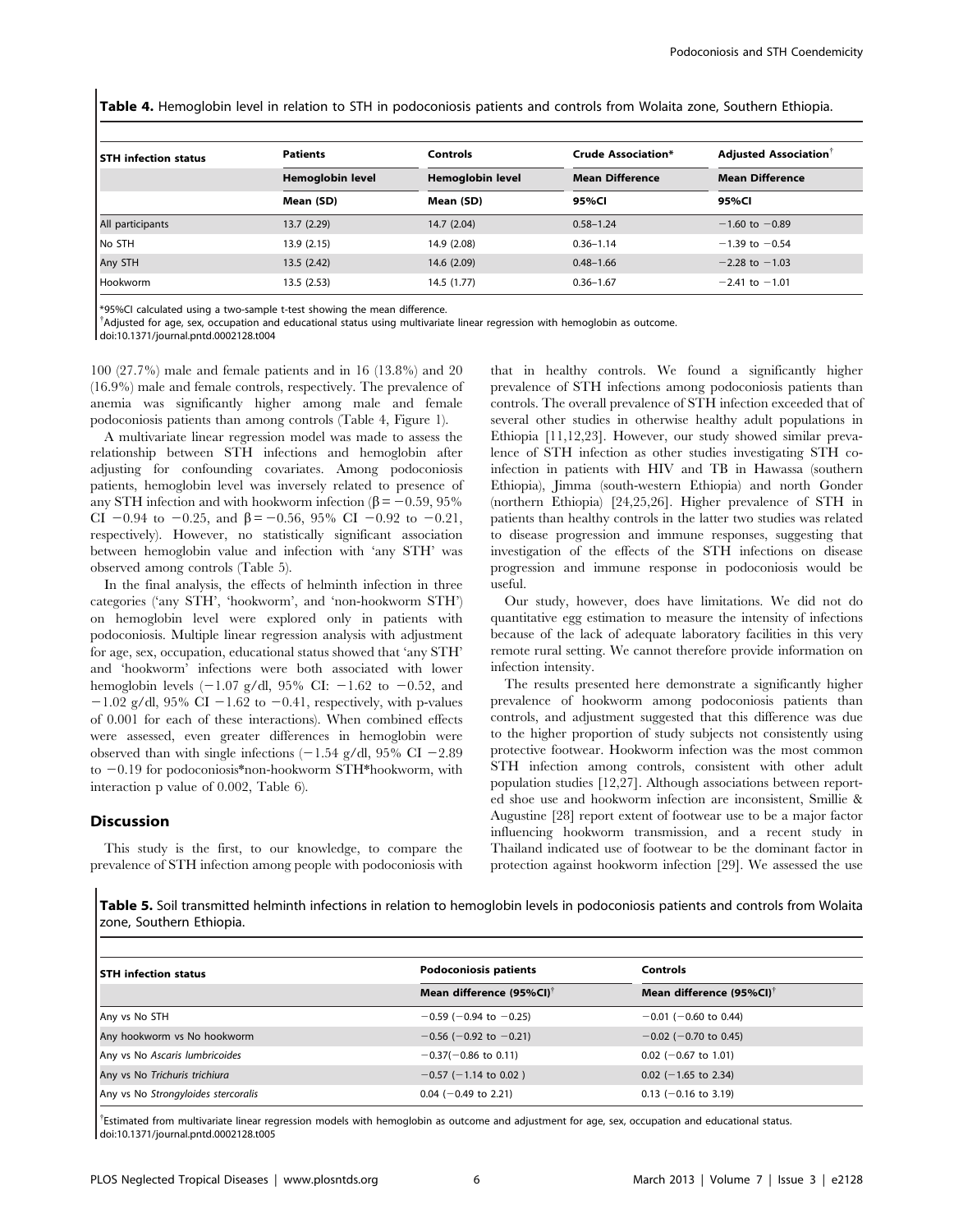Table 6. Effect of STH and hookworm infections on hemoglobin levels in podoconiosis patients using multivariate regression.

| Variable                                                   | Beta $6**$ | 95%CI              | P value * |
|------------------------------------------------------------|------------|--------------------|-----------|
| Podoconiosis *'any STH' <sup>†</sup>                       | $-1.07$    | $-1.62$ to $-0.52$ | 0.01      |
| Podoconiosis*'hookworm' <sup>††</sup>                      | $-1.02$    | $-1.62$ to $-0.41$ | 0.01      |
| Podoconiosis *'non-hookworm STH'*'hookworm' <sup>†††</sup> | $-1.54$    | $-2.89$ to $-0.19$ | 0.02      |

\*Interaction term.

\*\*Adjusted for age, sex, occupation and educational status.

The reference group for different categories of geohelminth infections was defined to include the following:

<sup>†</sup>For any STH infections: Podoconiosis patients uninfected by any species of geohelminth.

<sup>††</sup>For hookworm infection: Podoconiosis patients uninfected by any species of geohelminth, and patients infected with non hookworm geohelminths.

{{{For non-hookworm STH and hookworm: Podoconiosis patients uninfected by any species of geohelminth, and patients infected with only one species.

doi:10.1371/journal.pntd.0002128.t006

of footwear by asking participants directly and grading their responses on a simple subjective scale as 'never', 'sometimes' or 'always'. We found significantly higher risk of hookworm infection among individuals who 'never' or 'sometimes' wore shoes than among those that 'always' did. Risk of hookworm infection was also non-significantly higher among those who 'sometimes' wore shoes than those who 'never' did. There are several possible explanations for this – first, that because shoes are considered a valuable asset in rural Ethiopia, they may be removed when working in the fields, a prime time for STH exposure. Secondly, occasional wearing of shoes may have the effect of softening the skin of the feet and permitting easier penetration by third stage larvae. Quantification of shoe wearing in relation to village activities by direct observation (as has been done successfully in relation to water-contact and schistosomiasis [30]), would enable more thorough exploration of the relationship between shoe wearing, STH infection and podoconiosis occurrence. Prevalence of infection with A. lumbricoides was not significantly different between podoconiosis patients and controls, presumably because A. lumbricoides is transmitted through eating food without washing hands [31,32]. Though we did not measure this behavior, we assume the probability of exposure by this route is the same for both groups.

Multiple STH infections were more likely among podoconiosis patients than controls. A study conducted in Iran showed that multiple parasitic infections were more frequent in immunecompromised patients than controls, indicating that reduced immunity facilitated establishment of STH infection [33]. Again, future studies of immune status in podoconiosis would be useful in exploring this relationship further.

In the present study we have documented reduced hemoglobin level among podoconiosis patients compared to controls, the difference being significant in each STH infection category. Anemia in podoconiosis patients in the absence of STH infection may reflect the chronic inflammatory process thought to be associated with disease progression in podoconiosis patients [4], or may reflect the marginalisation and undernutrition that are consequences of disease for many patients. Hemoglobin levels

#### References

- 1. Hotez PJ, Molyneux DH, Fenwick A, Kumaresan J, Sachs SE, et al. (2007) Control of neglected tropical diseases. N Engl J Med 357(10):1018–1027.
- 2. Hotez PJ, Kamath A. (2009) Neglected Tropical Diseases in Sub-Saharan Africa: Review of Their Prevalence, Distribution, and Disease Burden. PLoS Negl Trop Dis 3(8): e412.
- 3. Hotez PJ, Molyneux DH, Fenwick A, Ottesen E, Ehrlich Sachs S, et al. (2006) Incorporating a rapid-impact package for neglected tropical diseases with programs for HIV/AIDS, tuberculosis, and malaria. PLoS Med 3: e102. doi:10.1371/journal.pmed.0030102

were lower in podoconiosis patients infected with any STH than patients without parasitic infection, probably reflecting direct blood loss (through ingestion and mechanical damage of the mucosa) and indirect blood loss by affecting the supply of nutrients necessary for erythropoiesis [34,35,36]. Analyses of the separate and combined effects of each STH and podoconiosis on hemoglobin levels suggests that among STH infections, hookworm plays the most important role in influencing hemoglobin levels. However, in terms of magnitude, the effect of podoconiosis on hemoglobin level appears more pronounced than that of hookworm. STH infections appeared to exert an interactive effect on anemia in podoconiosis patients, which is consistent with other studies reporting lower mean hemoglobin among people coinfected with hookworm and trichuris relative to people without infection or with single infection [37].

We conclude that STH infections occur more commonly among podoconiosis patients than healthy controls, suggesting that targeted anthelminthic distribution to control STH among adult podoconiosis patients might be considered in addition to schoolbased distribution. Further research into the relationship between hookworm infection and shoe use, using more objective measures of shoe use, is urgently needed. This would generate clear evidence for or against shoe wearing in prevention of hookworm infection. If shoe use is found to be protective, integrated prevention of STH and podoconiosis through consistent shoe use must be considered.

#### Acknowledgments

We would like to thank the Mossy Foot Treatment and Prevention Association (MFTPA) for their administrative support, all study participants for their cooperation, and administrative and laboratory staff of Otona Hospital, Wolaita Sodo, for allowing us laboratory space.

#### Author Contributions

Conceived and designed the experiments: BT BA AB SA KD AT GD BP. Performed the experiments: BT BA AB SA KD. Analyzed the data: BT BA KD AT. Contributed reagents/materials/analysis tools: BT BA AB KD. Wrote the paper: BT BA AB AT KD GD BP.

- 4. Davey G, Tekola F, Newport M. (2007) Podoconiosis: non-infectious geochemical elephantiasis. Trans R Soc Trop Med Hyg 101:1175–1180.
- 5. Price EW. (1988) Non-filarial elephantiasis confirmed as a geochemical disease, and renamed podoconiosis. Ethiop Med J 26(3):151–153.
- 6. Desta K, Ashine M, Davey G. (2003) Prevalence of podoconiosis (endemic nonfilarial elephantiasis) in Wolaitta, Southern Ethiopia. Trop Doct 33(4):217–220.
- 7. Price EW. (1976) The association of endemic elephantiasis of the lower legs in East Africa with soil derived from volcanic rocks. Trans R Soc Trop Med Hyg 70:288–295.